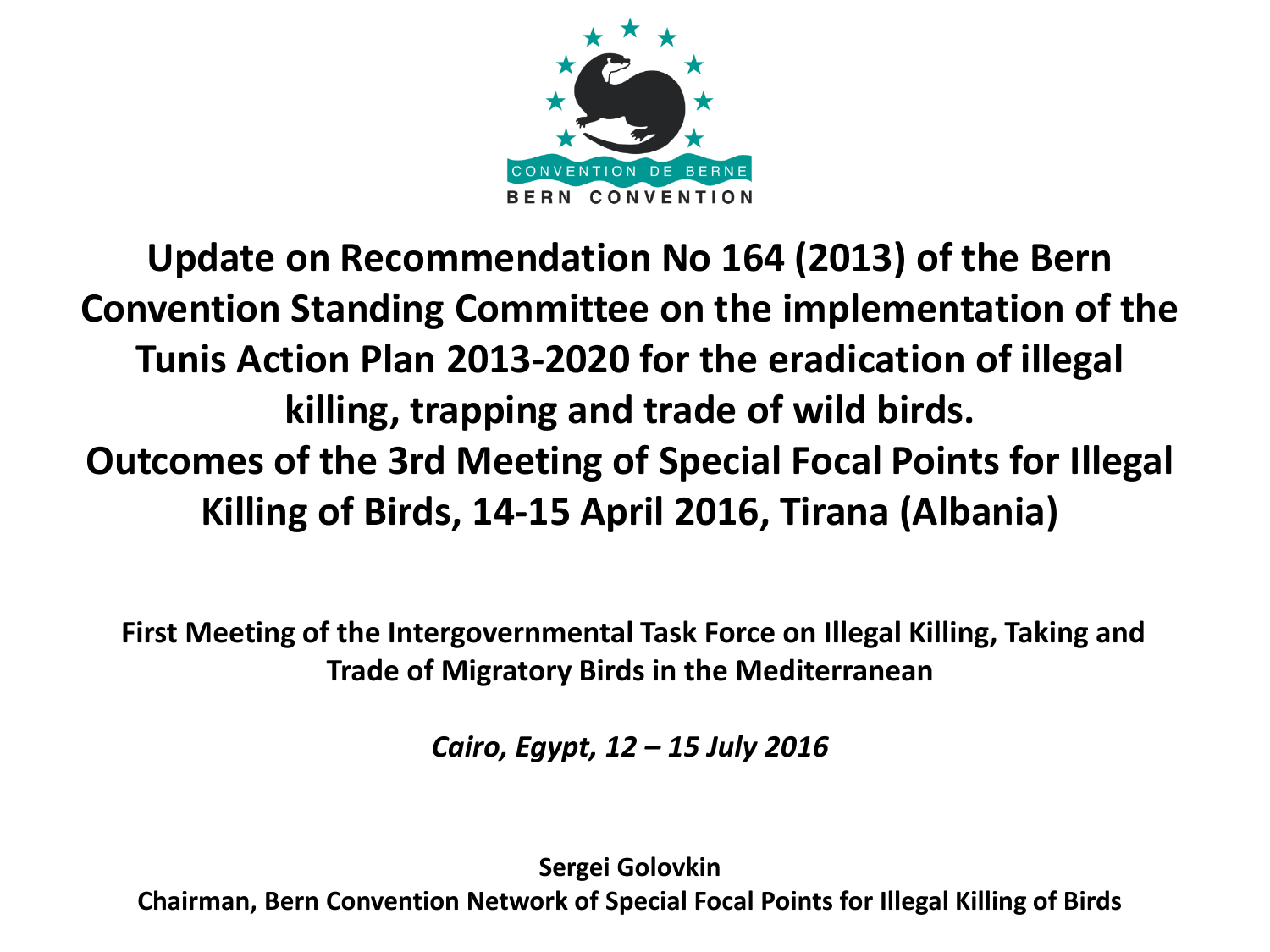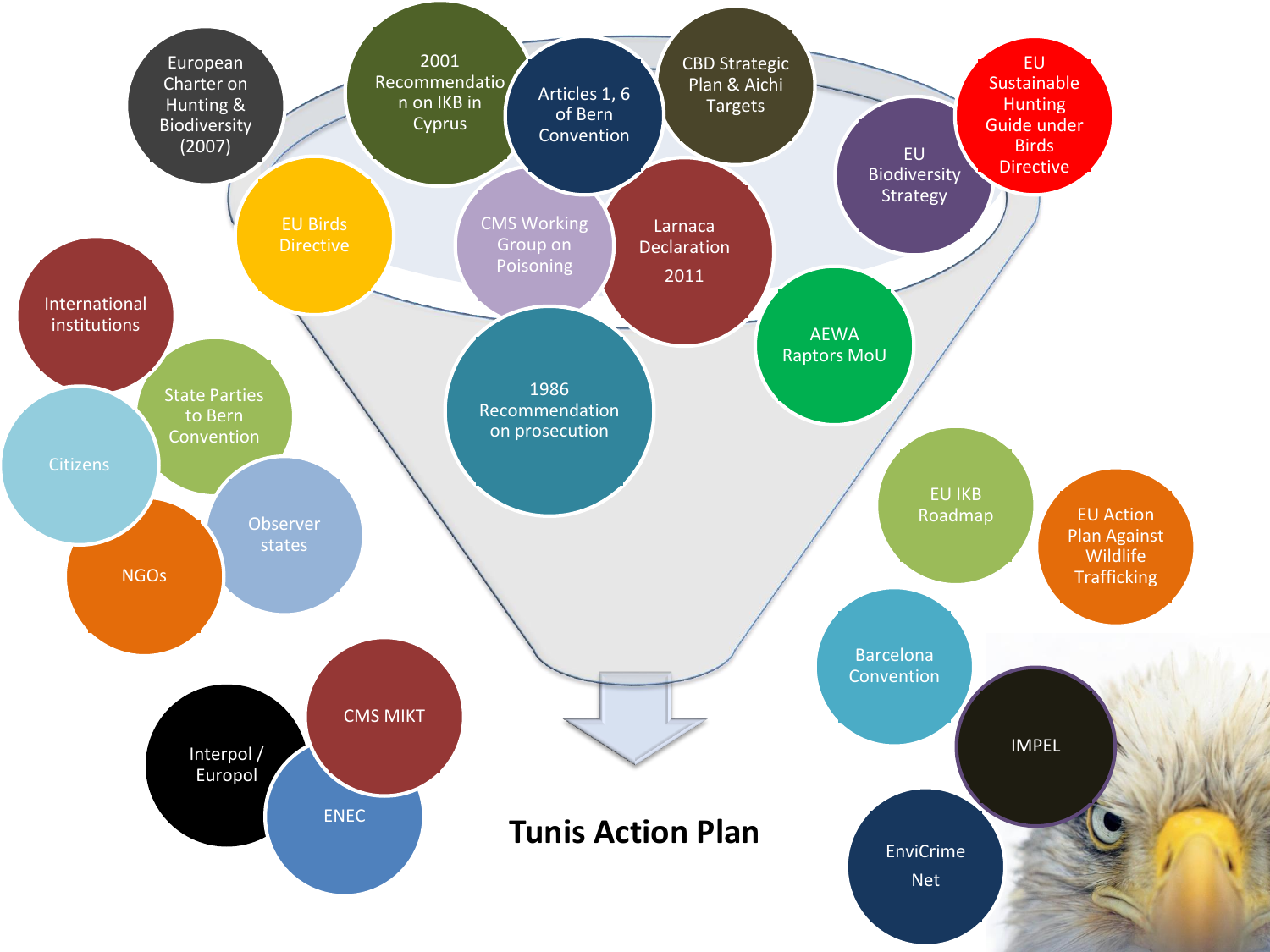## **Tunis Action Plan at a glance**

- 1. Identification of national wildlife crime priorities
- 2. Taking conservation impact into account
- 3. Identification & standardisation of gravity factors
- 4. Elaboration of sentencing guidelines
- 5. Taking into account the biological and institutional aspects
- 6. National dialogue amongst stakeholders on IKTTB
- 7. Establishing trust
- 8. Awareness raising and education
- 9. Publication of enforcement results, crime statistics, reports
- 10. Networking and capacity building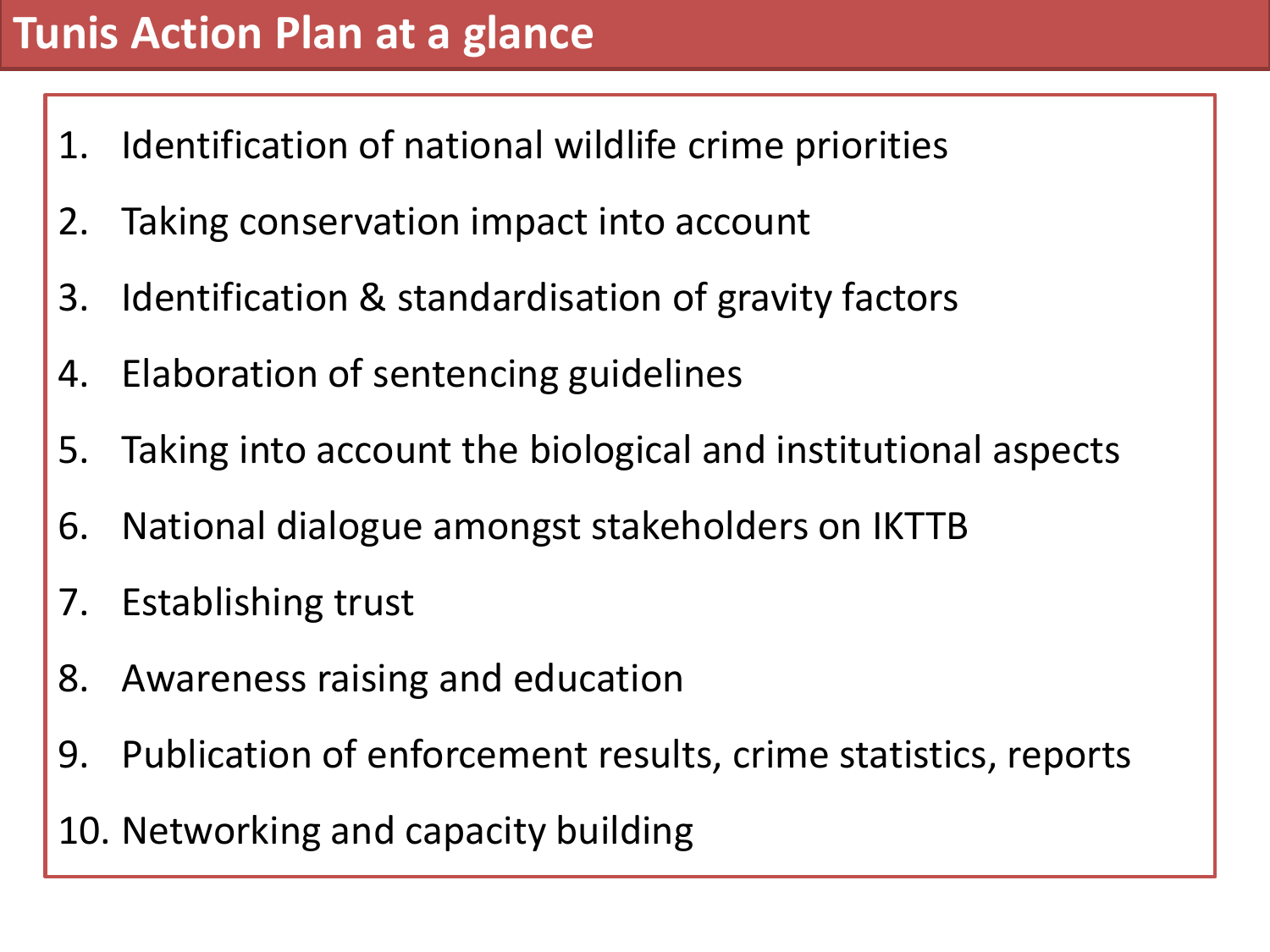## **3 rd Meeting of SFP Network, 14-15 April, Tirana**

- **1. State of implementation of EU IKB Roadmap:**
	- mtg of the monitoring group
	- IMPEL projects on hunting tourism and IRI mission to Italy
	- forthcoming review of Env. Crime Directive
	- EU Action Plan Against Wildlife Trafficking
	- proposal for EU Action Plan on illegal poisoning (ENEC)
	- progress on lead munitions (discussions within REACH)
	- ongoing Fitness Check of Nature Directives
- **2. Briefing on the scope of CMS MIKT** emphasis on coordination
- **3. Updates from BirdLife Europe**: many stakeholders involved in IB issues; multitude of initiatives; scope for more coordination, prioritisation (for instance hot spots: 20 areas account for 34% of illegal killing – 10-36 million birds annually)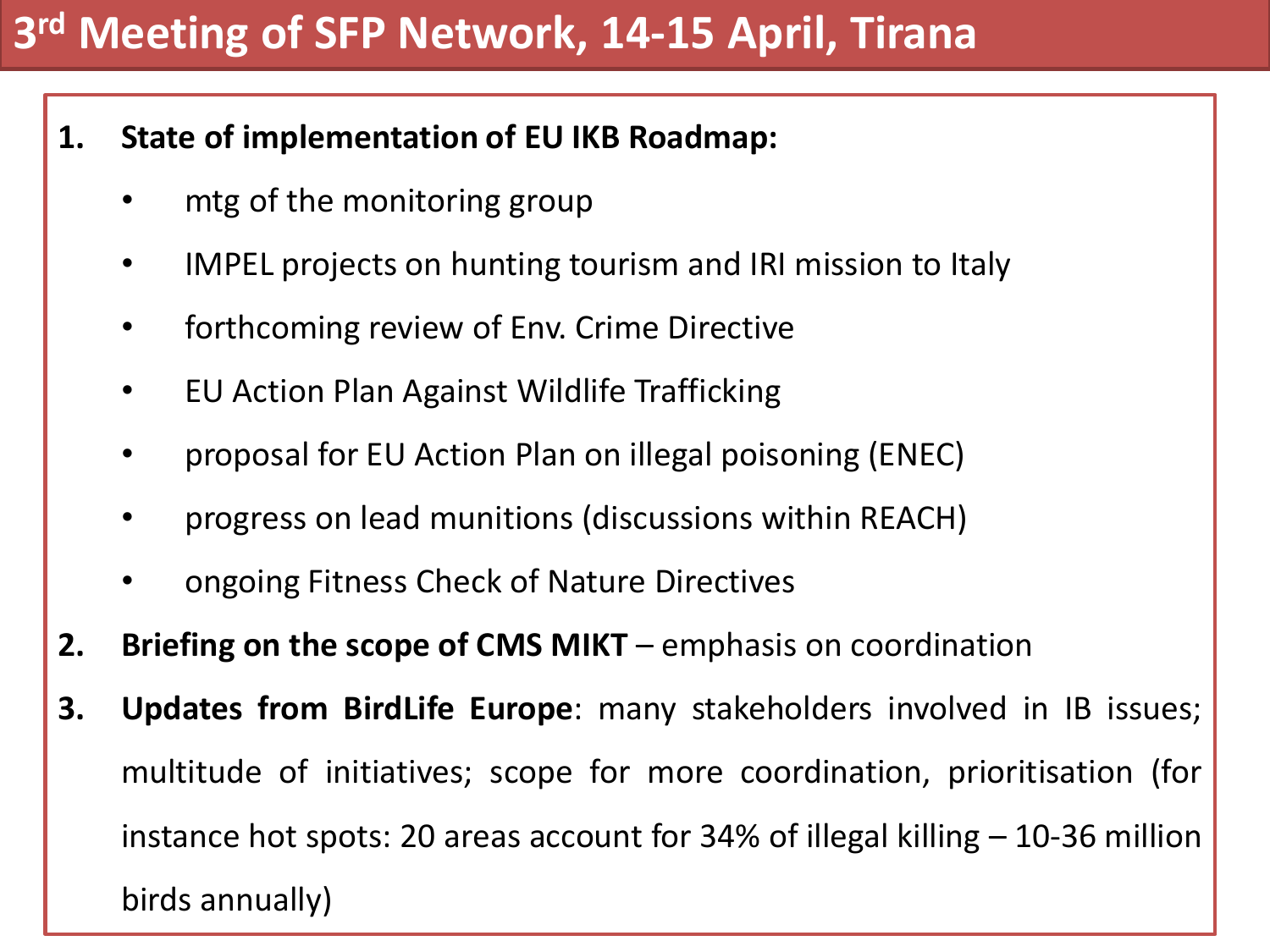# **3 rd Meeting of SFP Network, 14-15 April, Tirana (contd.)**

- **4. Updates from FACE:** role of hunters in eradication of IKB, examples of cooperation at international level, importance of European Charter on Hunting and Biodiversity, case studies
- **5. European Network Against Environmental Crime:** synergy between legal and conservation aspects; work on preventing illegal poisoning, a review of implementation of Directive on the protection of the environment through criminal law
- **6. Proposed reporting format for recording wildlife cases & statistical evidence (Cyprus)**
- **7. Case studies:**
	- Hungary: identification of enforcement & policing priorities; focus on combating poisoning
	- Italy: combating IKB in black spots
	- Albania: hunting ban
	- Malta: legal & enforcement reforms to implement Tunis AP
	- Role of NGOs in the implementation of Tunis AP
	- Importance of biological aspects in a flyway approach to eradication of IKB coordination with CMS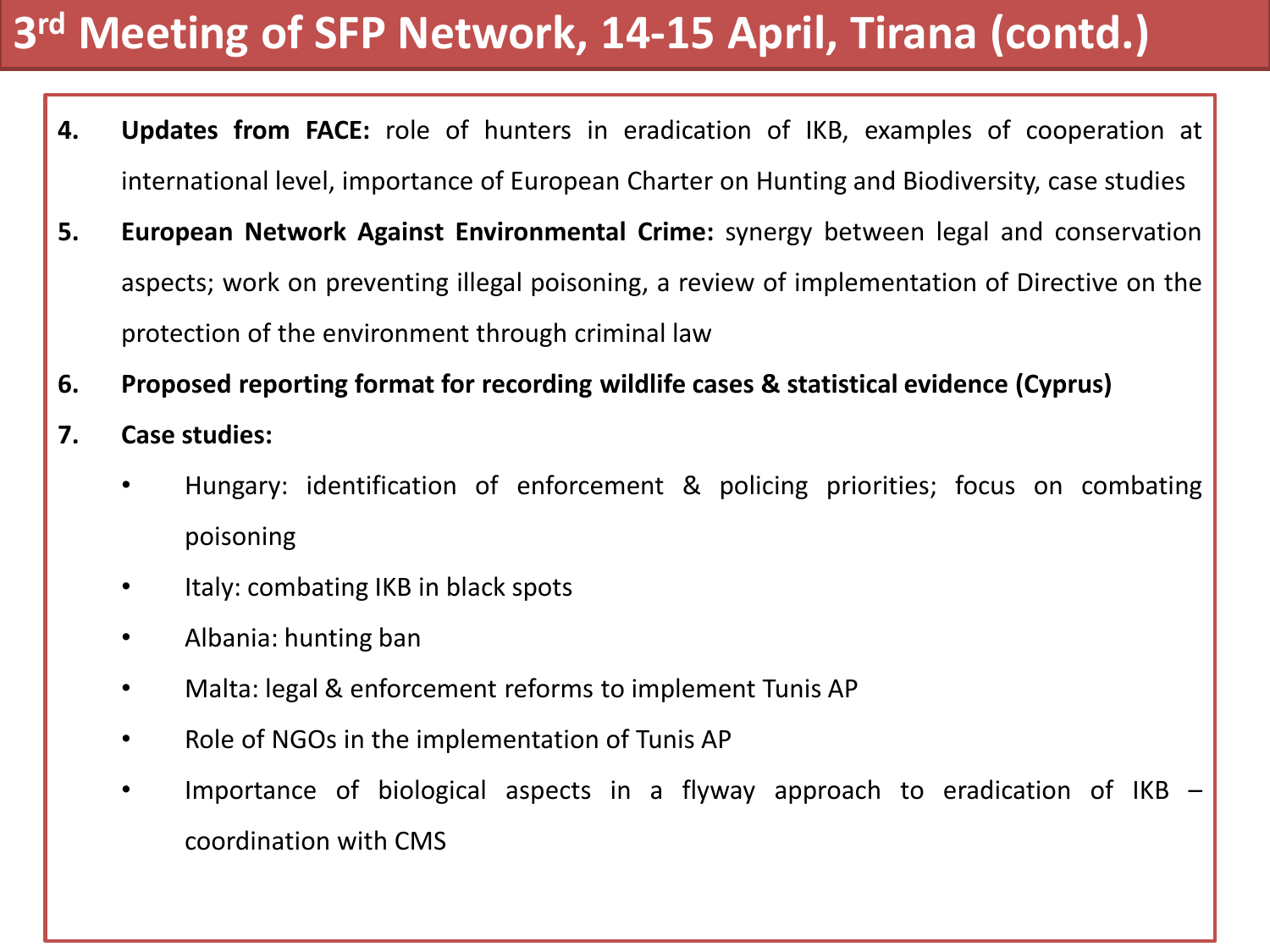# **3 rd Meeting of SFP Network, 14-15 April, Tirana (contd.) (2)**

#### **Some highlights from mid-term review of the implementation of Tunis AP:**

- 1. Reports received from 15 Parties (at the time of the meeting)
- 2. Considerable progress, but not uniform
- 3. Most respondents identified national enforcement priorities, largely by consultative process
- 4. Most states have specialised enforcement agencies, but depend on a varied array of methods & stakeholders
- 5. Only few states have national databases to collect and report data on IKB
- 6. Not much progress yet on promoting the use of gravity factors with the judiciary systems
- 7. Impacts on IKB on the populations of birds remain largely unknown due to lack of data (and methodologies), especially on a flyway scale
- 8. Awareness-related actions only succeed if these address motivation / drivers behind IKB at blackspot level. Several states have done good awareness measures with involvement of NGOs
- 9. Relatively good coordination at national level, including between NGOs and governments
- 10. Much improvement in coordination at international level, but need for more involvement with Interpol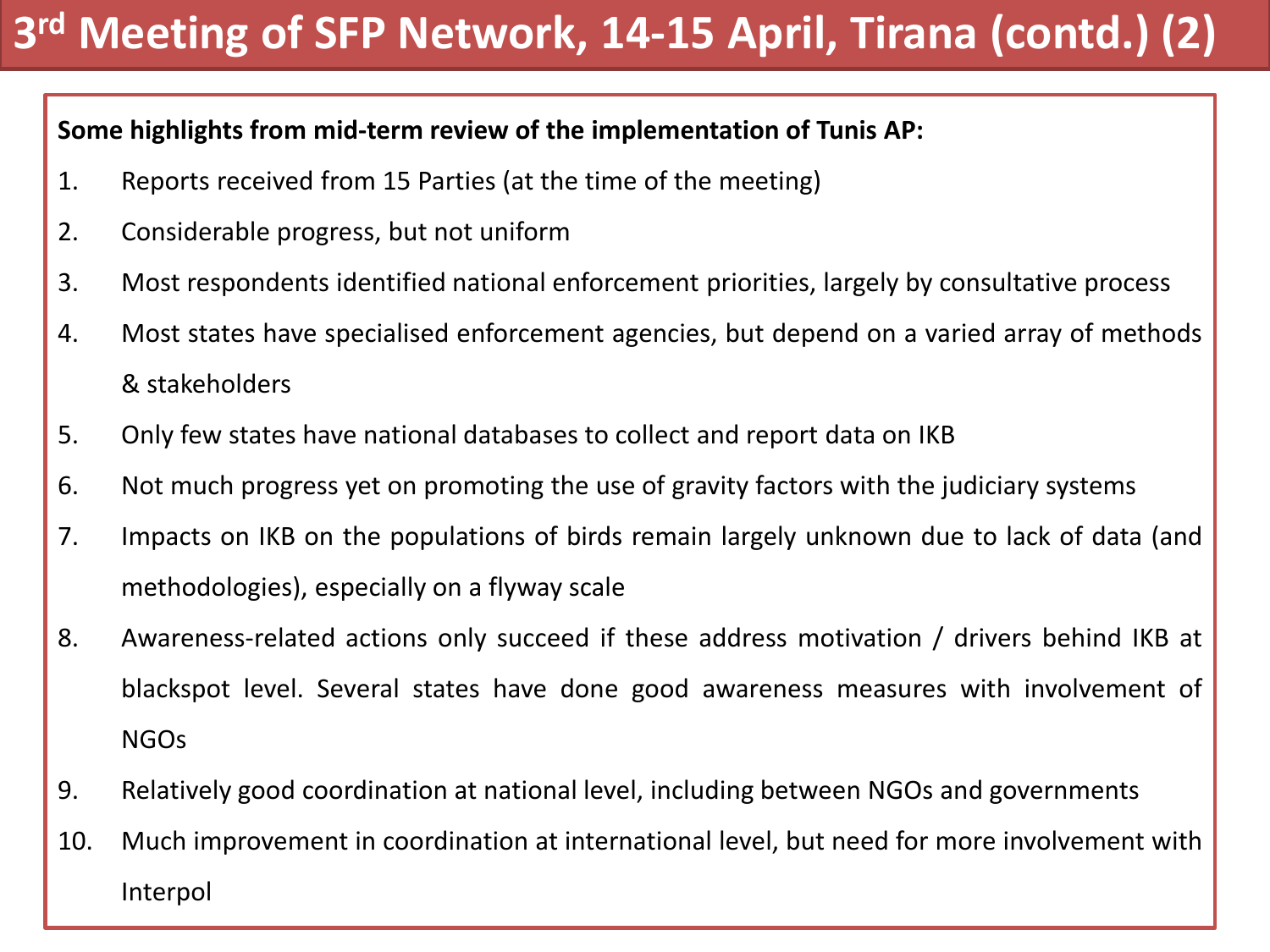### **Suggestions for potential priorities**

**Implementation of the Tunis Action Plan** is of course the overarching priority for the Bern Convention. The following three areas of work appear as strategic priorities:

**(1) The need to strengthen national legislation.** Weak or inconsistent legislation, poor or insufficient legal deterrents against bird crime, inadequate regulatory controls over certain activities would effectively nullify all other efforts to combat IKB. Therefore improvements to legislation are absolutely necessary for progress on IKB to be made. **International cooperation, networking, sharing of experience, exchange of information on legislation, compilation of relevant statistics at wider regional level and similar actions envisaged in Tunis Action Plan can help states improve their legal systems.**

**(2) The need to improve enforcement and compliance with the law on the ground.** Achieving this aim would involve **training and capacity building for enforcement personnel, better networking and information sharing at national and international levels** (e.g. through platforms like EnviCrime Net, Interpol, etc), **development of national enforcement and policing priorities related to IKB, publication of enforcement statistics, and similar actions. Identification of specific black spots, understanding root causes of IKB, awareness raising and education are also very important components that ultimately underpin enforcement.**

**(3) The need to improve effectiveness of judiciary processes.** Irrespective of the soundness of the legal system, or effectiveness of enforcement on the ground, a weak judicial system would be a major stumbling block on the way to eradication of IKB. The Tunis Action Plan envisages several actions that are directly relevant in this respect, such as **application of gravity factors and sentencing guidelines, developing expert networks and raising judiciary's awareness on issues that are specific to IKB, and similar actions.**